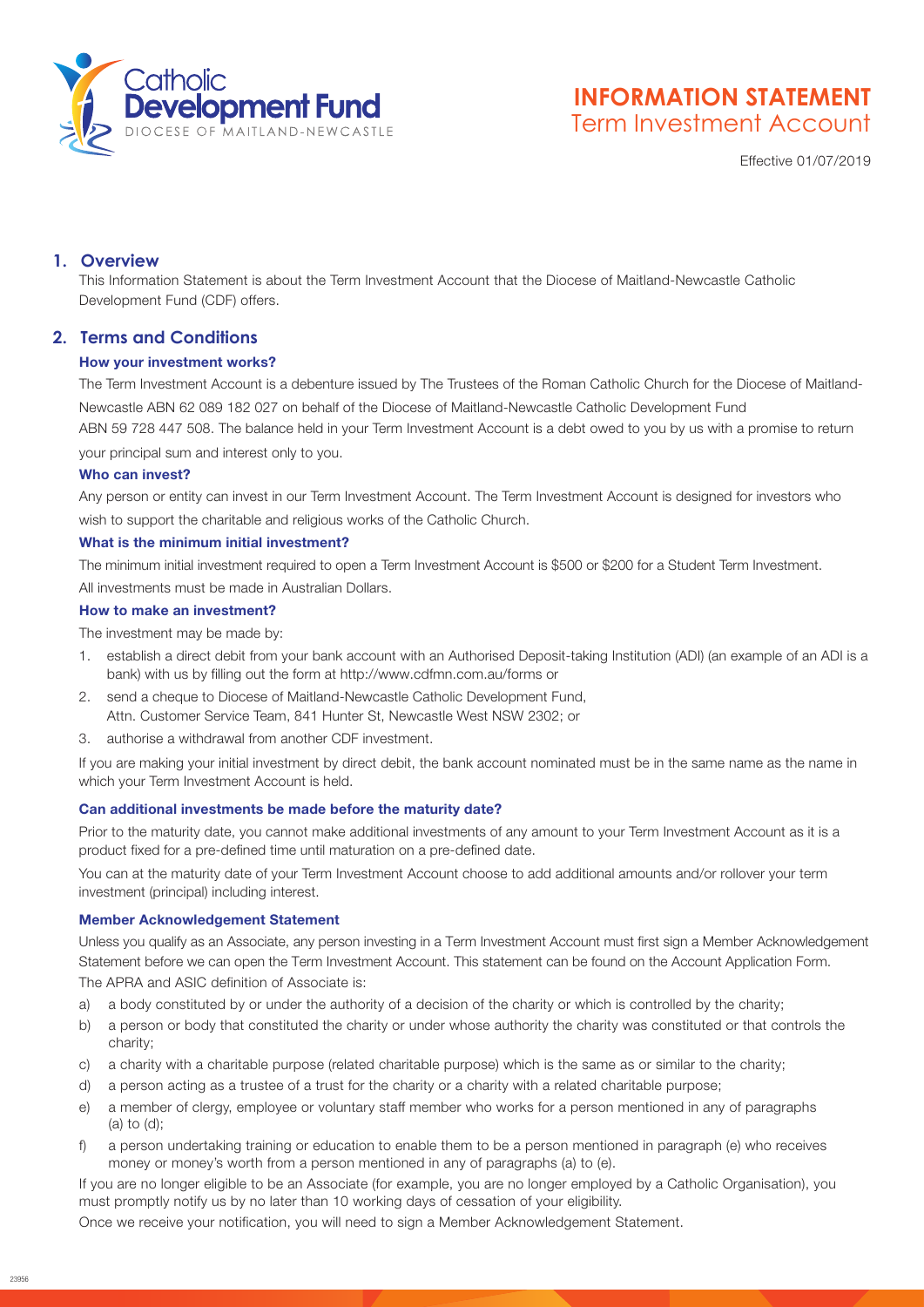#### How long will it take for my money to be invested?

Requests for investments into your Term Investment Account received by us before 11am on any working day will usually be processed on that day.

If your request is unable to be processed for any reason (for example if you have provided us with insufficient or incorrect details of your transactional banking account held with an ADI, requests will be processed as soon as reasonably practical after we receive complete or correct information.

We reserve the right to refuse your request to invest in an Investment Term Account for any reason. We are not required to advise you of our reasons for any particular decision.

#### CDF Online

You can view your Term Investment Account with CDF Online. To be setup on CDF Online you will need to complete the CDF Online Access Request located at http://www.cdfmn.com.au/forms.

#### How to withdraw your money?

Term Investment Accounts are for a fixed term (minimum of 3 months).

- Upon maturity of a Term Investment Account, you may:
- 1. renew your investment for another fixed term;
- 2. withdraw your investment to be paid either by:
	- (a) a transfer to a nominated ADI bank account, our Notice Saver Account, our Associate Saver Account (provided you are eligible) via CDF Online; or
	- (b) cheque in which case, the cheque will be issued in the same name as the account holder(s) and posted to you.

You can also instruct us to do any of the above things by completing the maturity instructions on our application form or by contacting us before the Term Investment Account matures.

We will also provide you with a notice through the mail as to your reinvestment instructions.

If we receive no instructions regarding how you wish to deal with your money on maturity of the Term Investment Account, the investment will roll over for the same term and at the current interest rate for this term.

Unless you can demonstrate that you are suffering financial hardship, withdrawal requests prior to maturity for Term Investments Accounts will require 31 days notice before you can withdraw your funds. An early redemption penalty will be applied to the withdrawal amount as follows:

- Where greater than 50% of the fixed term is yet to expire 50% interest reduction.
- Where greater than 31 days and less than 50% of the fixed term is yet to expire 25% interest reduction.
- Where 31 days or less of the fixed term is yet to expire 10% interest reduction.

#### Financial Hardship

You may request that we to repay the Term Investment Account before its maturity where the request is to alleviate financial hardship that you are suffering. If you are suffering financial hardship, please contact us so that we may understand your need to withdraw your investment before maturity. For more information about our hardship policy please go to: [http://www.cdfmn.com.au/regulatory.](http://www.cdfmn.com.au/regulatory) No early redemption penalty will apply.

#### Interest

The rate of interest payable to you will be stated in our confirmation. Current rates are displayed at [www.cdfmn.com.au/interest-rates.](www.cdfmn.com.au/interest-rates)

Interest is calculated daily and compounded upon the maturity date.

#### What about fees and charges?

We do not charge any fees to you for investing in a Term Investment Account.

Investors should be aware that fees may be charged by third parties that issue products and services that relate and facilitate your use of your Term Investment.

#### Change in your details

You must promptly notify us if you change your name or address.

#### Tax File Numbers

You are not obliged to provide us with your Tax File Number (TFN) / TFN exemption or Australian Business Number (ABN). However, if you fail to do so, the Fund is required by law to withhold tax from interest where a TFN, TFN exemption or ABN has not been quoted on an investment, and where interest is payable to a non-resident.

#### Changes to Terms and Conditions

We may change some of the terms and conditions of your investment with us. We will tell you of the change by publishing the change on our website and on CDF Online no later than the day of change.



23956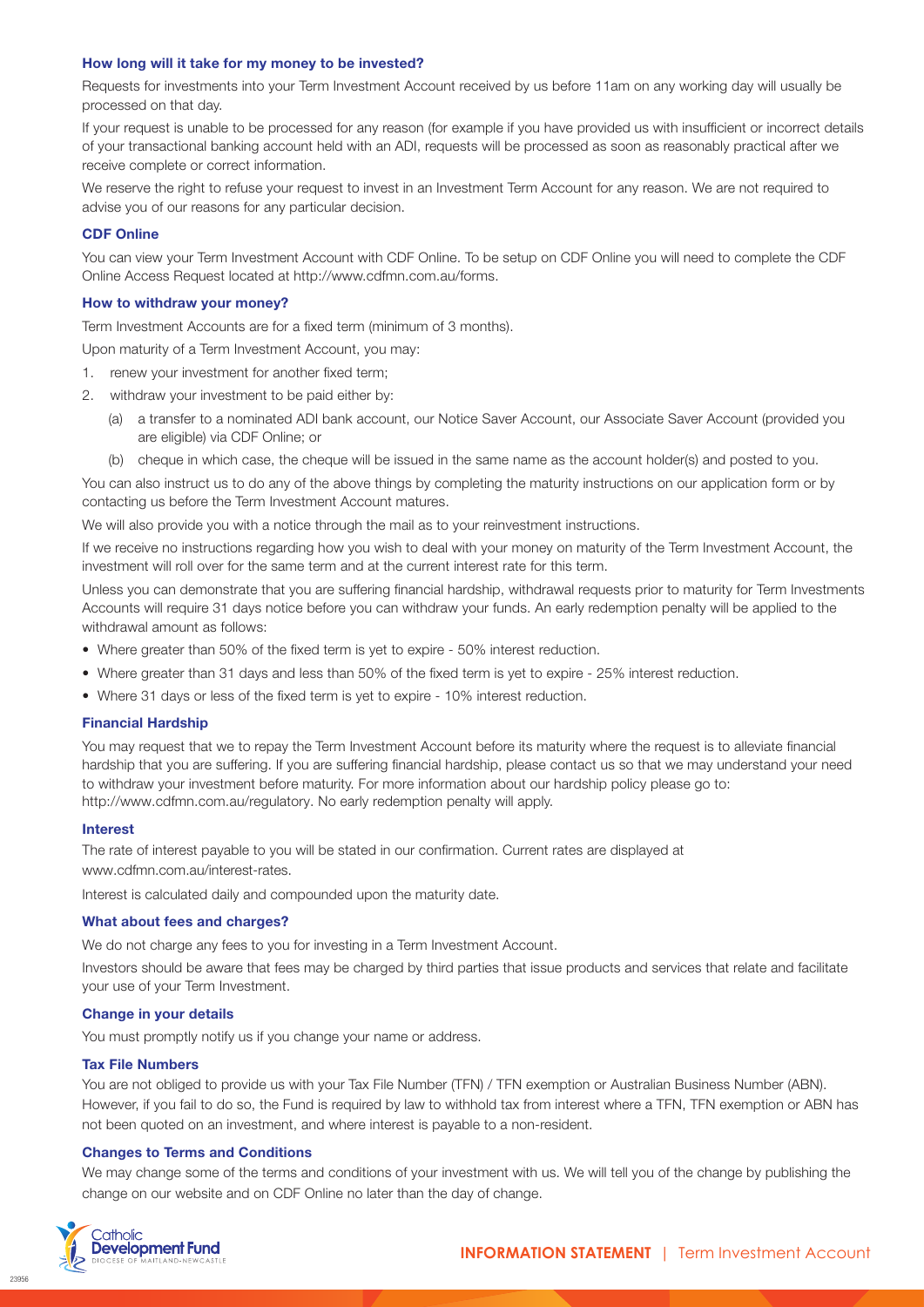# **3. How to apply for a Term Investment**

You may apply to open a Term Investment by completing our application form available on our website http://www.cdfmn.com.au/forms. Please ensure that all fields on our application form are correctly completed. Please ensure that you sign and date our application form.

Your application must be accompanied by ID documents and signature samples as per the ID requirements specified in the account application form. Investing with the Fund is conditional upon you providing the necessary identification information and the Fund carrying out any necessary verification check(s).

Opening funds may be contributed via a direct debit authority for the initial investment amount as indicated on our application form, or alternatively a cheque posted to CDF, Customer Service Team, 841 Hunter St, Newcastle West NSW 2302. Your application cannot be processed until all of our requirements are met to our satisfaction.

# **4. Contact Us**

We are pleased to answer any questions that you may have.

Please feel free to contact us at:

Diocese of Maitland-Newcastle Catholic Development Fund

841 Hunter St, Newcastle West NSW 2302

Phone (02) 4979 1160

Toll free 1800 810 330

Email cdf@mn.catholic.org.au

# **5. Privacy Policy**

Our privacy policy can be found at <http://www.cdfmn.com.au/regulatory>.

# **6. Complaints**

We are committed to resolving any problem or dispute you may have with us. Please let us know if you have any problem, dispute or complaint by contacting our complaints officer as follows:

Complaints Officer

841 Hunter St, Newcastle West NSW 2302

Phone (02) 4979 1160 Toll free 1800 810 330

Email cdf@mn.catholic.org.au

Our complaints officer will deal with your complaint in an efficient and timely manner. Our complaints officer will provide you with information about how your complaint will be processed and the expected time frame for resolving the complaint.

If you feel that your complaint has not been resolved properly by us or in a timely manner, then you can refer your complaint to the Australian Financial Complaints Authority (**AFCA**) or the Australian Securities and Investments Commission (ASIC):

#### AFCA

Telephone: 1800 931 678 Email: info@afca.org.au Internet: www.afca.org.au Mail: Australian Financial Complaints Authority Limited, GPO Box 3, Melbourne, VIC 3001 ASIC Information line 1300 300 630 Fax: 03 5177 3999 Email: infoline@asic.gov.au